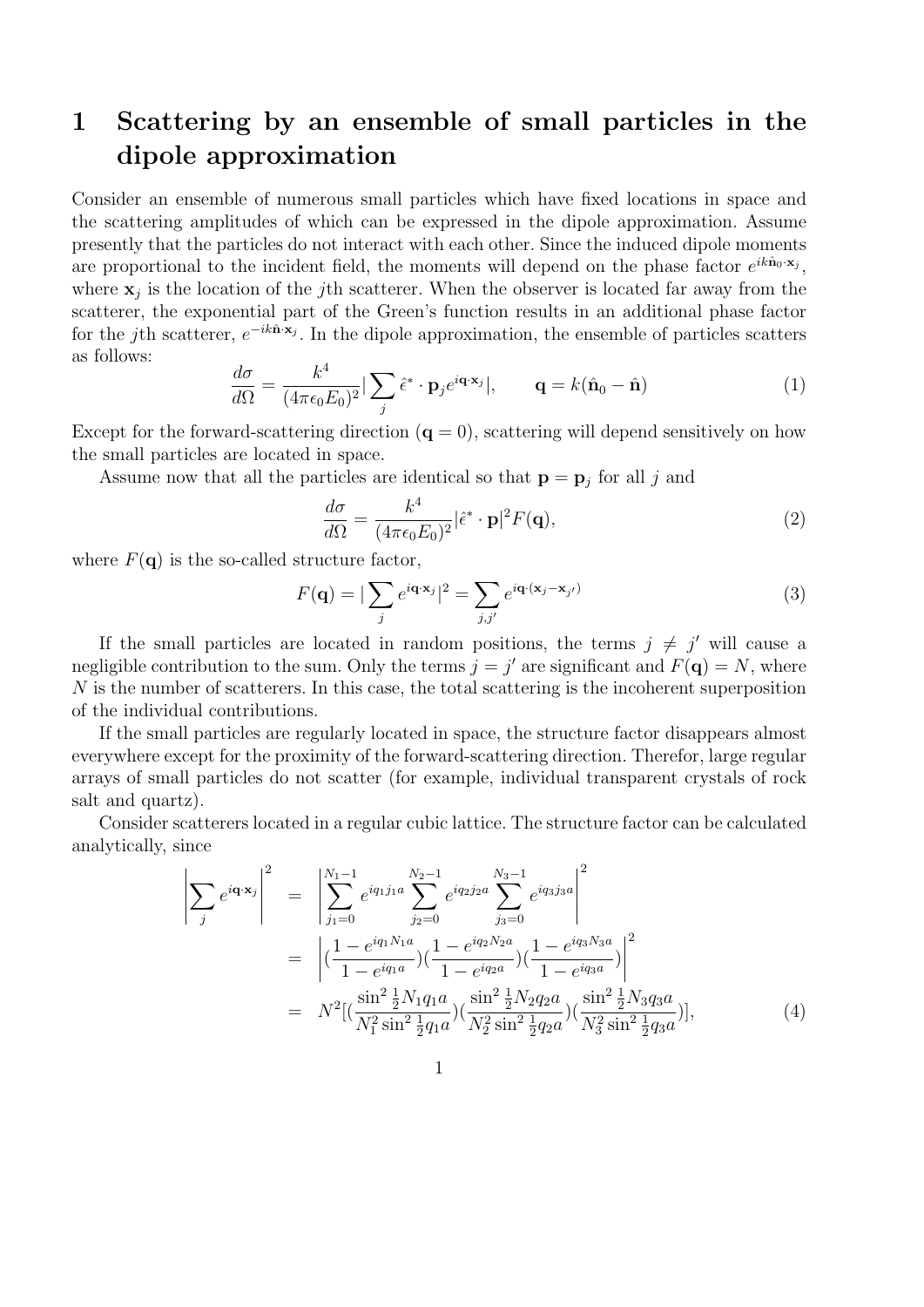where *a* is the lattice constant (distance between the lattice points) and where  $N_1$ ,  $N_2$ , and  $N_3$  are the numbers of lattice points in each direction hilapisteiden so that the total number of lattice points equals  $N = N_1 N_2 N_3$  (this was utilized to obtain the final result above). The components of the vector **q** in each direction are  $q_1$ ,  $q_2$ , and  $q_3$ .

We note that, at short wavelengths  $(ka \geq \pi)$ , the structure factor has peaks when the Bragg condition is fulfilled:  $q_i a = 0, 2\pi, 4\pi, \ldots$ , where  $i = 1, 2, 3, \ldots$  This is typical in X-ray diffraction. At long wavelengths, only the peak  $q_i a = 0$  is relevant, since max  $|q_i a| = 2ka \ll 1$ . In this limit, the structure factor is a product of three  $\sin^2 x_i/x_i^2$ -type factors  $(x_i = \frac{1}{2}N_iq_i a)$ , and scattering is confined to the region  $q_i \leq 2\pi/N_i a$ , corresponding to the angles  $\lambda/L$ , where *L* is the size of the lattice.

## 2 Volume integral equation for scattering

In a uniform medium, the electromagnetic wave propagates undisturbed and wiythout changing its direction of propagation. If there are fluctuations in the medium depending on space or time, the wave is scattered, and part of its energy is redirected. If the fluctuations in the medium are small, scattering is weak and one may utilize methods based on perturbation series.

Consider a uniform isotropic medium with electric permittivity  $\epsilon_m$  and magnetic permeability equal to the permeability of vacuum,  $\mu_m = \mu_0$ . Fluctuations in the medium result in  $\mathbf{D} \neq \epsilon_m \mathbf{E}$  in some constrained region. Let us start from Maxwell's equations in sourceless space:

$$
\nabla \cdot \mathbf{B} = 0 \quad , \qquad \nabla \times \mathbf{E} = -\frac{\partial \mathbf{B}}{\partial t}
$$

$$
\nabla \cdot \mathbf{D} = 0 \quad , \qquad \nabla \times \mathbf{H} = \frac{\partial \mathbf{D}}{\partial t}
$$

Then

$$
\nabla \times (\mathbf{D} - \mathbf{D} + \epsilon_m \mathbf{E}) = -\epsilon_m \frac{\partial \mathbf{B}}{\partial t},
$$
\n(5)

so that

$$
\nabla \times (\nabla \times \mathbf{D}) = \nabla \times [\nabla \times (\mathbf{D} - \epsilon_m \mathbf{E})] - \epsilon_m \frac{\partial}{\partial t} \mu_0 \nabla \times \mathbf{H}.
$$
 (6)

Moreover, after further manipulation,

$$
-\nabla^2 \mathbf{D} = \nabla \times \nabla \times (\mathbf{D} - \epsilon_m \mathbf{E}) - \epsilon_m \mu_0 \frac{\partial^2}{\partial t^2} \mathbf{D},\tag{7}
$$

which can be written in the form

$$
\nabla^2 \mathbf{D} - \epsilon_m \mu_0 \frac{\partial^2 \mathbf{D}}{\partial t^2} = -\nabla \times \nabla \times (\mathbf{D} - \epsilon_m \mathbf{E}), \tag{8}
$$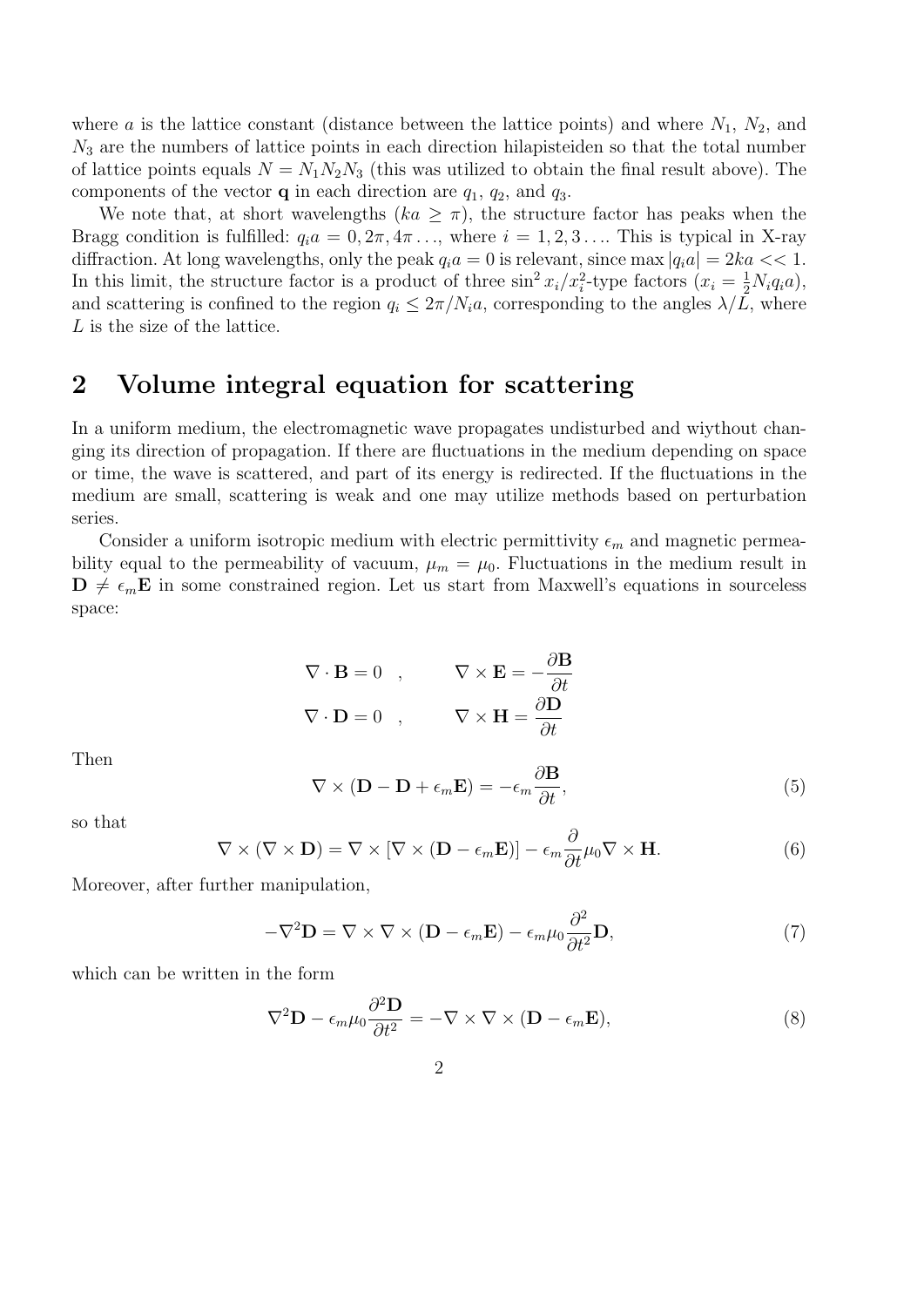that is the exact wave equation for the D-field derived without any approximations. Later, the right-hand side of the equation is treated as a small perturbation.

If the right-hand side of the equation were known, the solution of the wave equation could be written an a suitable integral of it. Although the right-hand side is usually unknown, the integral form is useful, since it allows the derivation of important approximations.

Assume again harmonic time dependence  $e^{-i\omega t}$ , in which case

$$
(\nabla^2 + k^2)\mathbf{D} = -\nabla \times \nabla \times (\mathbf{D} - \epsilon_m \mathbf{E})
$$
  

$$
k^2 = \mu_0 \epsilon_m \omega^2,
$$
 (9)

where  $\epsilon_m$  is the permittivity corresponding to the angular frequency  $\omega$ . The solution of the undisturbed problem is obtained by setting the right-hand side equal to zero; denote this solution by  $\mathbf{D}^{(0)}$ . The formal complete solution is then, in an exact way,

$$
\mathbf{D}(\mathbf{x}) = \mathbf{D}^{(0)}(\mathbf{x}) + \frac{1}{4\pi} \int d^3 \mathbf{x}' \frac{e^{ik|\mathbf{x} - \mathbf{x}'|}}{|\mathbf{x} - \mathbf{x}'|} \nabla' \times \nabla' \times (\mathbf{D}(\mathbf{x}') - \epsilon_m \mathbf{E}(\mathbf{x}')) \tag{10}
$$

In a scattering problem, the integral on the right-hand side is taken over a constrained region of space and  $\mathbf{D}^{(0)}$  describes the incident field. Then, in the far zone,

$$
\mathbf{D}(\mathbf{x}) \to \mathbf{D}^{(0)}(\mathbf{x}) + \frac{e^{ikr}}{r} \mathbf{A}_s,
$$
\n(11)

where the scattering amplitude A*<sup>s</sup>* is

$$
\mathbf{A}_s = \frac{1}{4\pi} \int d^3 \mathbf{x}' e^{-ik\hat{\mathbf{n}} \cdot \mathbf{x}'} \nabla' \times \nabla' \times (\mathbf{D}(\mathbf{x}') - \epsilon_m \mathbf{E}(\mathbf{x}')). \tag{12}
$$

After some partial integration and noticing that the substitution terms diappear, one obtains

$$
\mathbf{A}_s = \frac{k^2}{4\pi} \int d^3 \mathbf{x}' e^{-ik\hat{\mathbf{n}} \cdot \mathbf{x}'} \{ [\hat{\mathbf{n}} \times (\mathbf{D}(\mathbf{x}') - \epsilon_m \mathbf{E}(\mathbf{x}'))] \times \hat{\mathbf{n}} \}.
$$
 (13)

The vector characteristics of the integrand can be compared with the field scattered by an electric dipole: the contribution from the term  $\mathbf{D} - \epsilon_m \mathbf{E}$  is precisely the field of the electric dipole so that the scattering amplitude is a vector sum from all induced electric dipole moments. The differential cross section is

$$
\frac{d\sigma}{d\Omega} = \frac{|\hat{\epsilon}^* \cdot \mathbf{A}_s|}{|\mathbf{D}^{(0)}|^2},\tag{14}
$$

where  $\hat{\epsilon}$  is the polarization vector of scattered radiation. In principle, we have solved the scattering problem for an arbitrary scatterer in an exact way. The caveat is that we do not know the field inside the scatterer.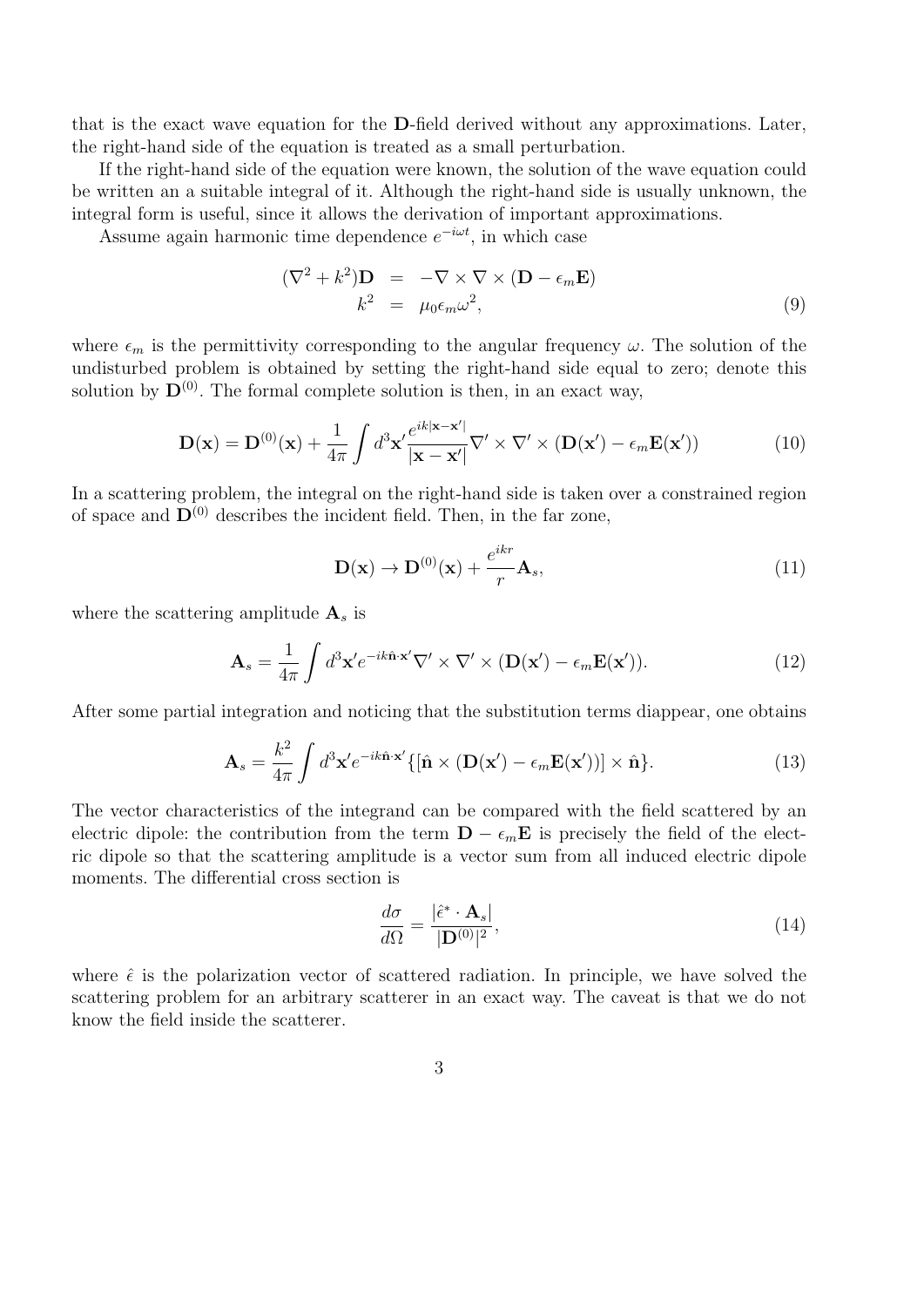## 1 Rayleigh-Gansin or Born approximation

The integral equation derived above allows for a solution via perturbation series, where the internal field of the scatterer is first approximated by the incident field. What follows is the so-called Rayleigh-Gans approximation or the first Born approximation based on the corresponding integral equation in quantum mechanics.

Consider purely spatial fluctuations from an otherwise uniform medium and assume, in addition, that the fluctuations are linear,  $\mathbf{D}(\mathbf{x})=[\epsilon_m + \delta \epsilon(\mathbf{x})]\mathbf{E}(\mathbf{x})$ , where  $\delta \epsilon(\mathbf{x})$  is small compared to  $\epsilon_m$ . The difference  $\mathbf{D} - \epsilon_m \mathbf{E}$  showing up in the integral equation is proportional to  $\delta \epsilon(\mathbf{x})$ . In the lowest order,

$$
\mathbf{D} - \epsilon_m \mathbf{E} \approx \frac{\delta \epsilon(\mathbf{x})}{\epsilon_m} \mathbf{D}^{(0)}.
$$
 (1)

Let the incident field be a plane wave so that  $\mathbf{D}^{(0)}(\mathbf{x})=\hat{\epsilon}_0D_0e^{ik\hat{n}_0\cdot\mathbf{x}}$ . Then

$$
\frac{\hat{\epsilon}^* \cdot \mathbf{A}_s^{(0)}}{D_0} = \frac{k^2}{4\pi} \int d^3 \mathbf{x}' e^{i\mathbf{q} \cdot \mathbf{x}} \hat{\epsilon}^* \cdot \hat{\epsilon}_0 \frac{\delta \epsilon(\mathbf{x})}{\epsilon_m}
$$
\n
$$
\mathbf{q} = k(\hat{n}_0 - \hat{n}),
$$
\n(2)

the square of which, in absolute terms, gives the differential cross section. If the wavelength is much larger than the size of the region where  $\delta \epsilon \neq 0$ , the exponent in the integral can be set to unity. This results in the dipole approximation that was treated before for a small spherical particle.

Let us study the situation where the particle continues to be spherical and is located in free space. Thus,  $\delta \epsilon \neq 0$  inside a sphere of radius *a*. We obtain

$$
\frac{\hat{\epsilon}^* \cdot \mathbf{A}_s^{(1)}}{D_0} = \frac{k^2}{4\pi} (\hat{\epsilon}^* \cdot \hat{\epsilon}_0) \frac{\delta \epsilon}{\epsilon_0} \int d^3 \mathbf{x}' e^{i\mathbf{q} \cdot \mathbf{x}'} \n= \frac{k^2}{4\pi} (\hat{\epsilon}^* \cdot \hat{\epsilon}_0) \frac{\delta \epsilon}{\epsilon_0} \int_0^{2\pi} d\varphi' \int_0^{\pi} d\theta' \sin \theta' \int_0^a dr' r'^2 e^{iqr' \cos \theta'} \n= \frac{k^2}{2} (\hat{\epsilon}^* \cdot \hat{\epsilon}_0) \frac{\delta \epsilon}{\epsilon_0} \int_0^a dr' r'^2 / \frac{1}{4\pi} \frac{1}{qr'} e^{iqr'\mu'}, \qquad \mu' = \cos \theta' \n= \frac{k^2}{4\pi} (\hat{\epsilon}^* \cdot \hat{\epsilon}_0) \frac{\delta \epsilon}{\epsilon_0} \frac{1}{iq} \left\{ \frac{1}{0} r' \frac{1}{iq} (e^{iqr'} + e^{-iqr'}) - \int_0^a dr' \frac{1}{iq} (e^{iqr'} + e^{-iqr'}) \right\} \n= k^2 \frac{\delta \epsilon}{\epsilon_0} (\hat{\epsilon}^* \cdot \hat{\epsilon}_0) \left( \frac{\sin qa - qa \cos qa}{q^3} \right), \qquad q = |\mathbf{q}| = \sqrt{2} k \sqrt{1 - \hat{n} \cdot \hat{n}_0}.
$$

In the limit  $a \to 0$ , the term inside the parentheses approaches  $a^3/3$  so that, for scatterers much smaller than the wavelength or for *q* approaching zero,

$$
\lim_{q \to 0} \left( \frac{d\sigma}{d\Omega} \right)_{R-G} = k^4 a^6 \left| \frac{\delta \epsilon}{3\epsilon_0} \right|^2 \left| \hat{\epsilon}^* \cdot \hat{\epsilon}_0 \right|^2. \tag{3}
$$